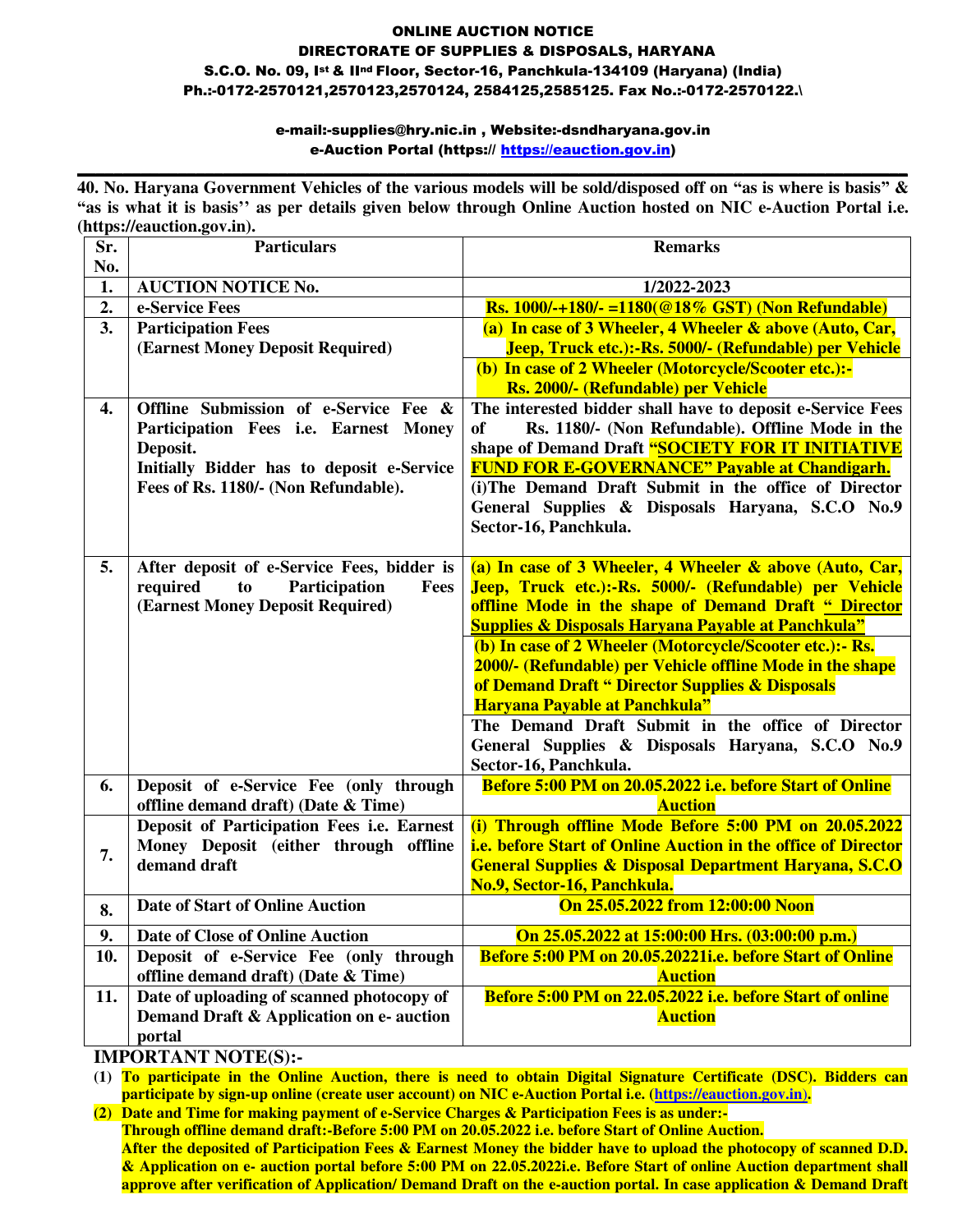**is not update/ upload by the bidder before due date & time, then bidder will not be able to participate in the online eauction.** 

#### **I. GENERAL INFORMATION TO BIDDERS**

- **1. The Bidders can download the e-Auction documents from the Portal: [\(https://e](https://)auction.gov.in).**
- **2. The intending bidders before participation in the Online Auction/ bidding process will be required to create their user id and password at i.e [\(https://eauction.gov.in\)](https://eauction.gov.in/) step's to create user id and password steps:-** 
	- Go to Online Bidder Enrollment link at eauction.gov.in
	- Fill all the required information at online bidder enrollment page.
	- After successfully creation of user id and password intending bidder required to login in eauction.gov.in
	- Link Digital Signature Certificate( D.S.C) with indenting bidder's account at eauction.gov.in
	- After Successful completion of above said point's bidder will able to go at their home page screen at eauction.gov.in and then bidder can participated in intending auction.
	- **Steps to be followed by the bidders to participate in e-auctions**
	- 1. Select auction from multi-lots auction list in .
	- 2. Set as favorite.
	- 3. Check the detail of Auction carefully and accept the terms and conditions given at portal.
	- 4. Select the vehicles for which bidder want to participate in auction.
	- 5. Fill EMD related details for example. DD number, Bank Name, Date of issue of DD, Date of Expiry of DD.
	- 6. After the completion of above said points bidder need to upload scanned copy Demand Draft of EMD and application for which bidder is applying.
	- 7. Proceed further and **click on Send for Approval button** at last in portal.
	- 8. A receipt will generated at last after successfully applying in auction and all the bidders are requested to maintain the said receipt during the whole process of auction.
- **3. To be eligible to participate in the Online Auction. He/She will be required to make offline payment of e-Service Fee & Participation Fees as per details provided in Page No. 1. The intended bidder who fails to pay e-Service Fee & Participation Fees under the stipulated time frame shall be restricted to participate under Online Auction.**
- **4. The Bidders shall have to pay e-Service Fee as D.D in favor of "SOCIETY FOR IT INITIATIVE FUND FOR E-GOVERNANCE "& Participation Fees shall have to deposit( Earnest Money) in the shape of offline demand draft in favor of "Director Supplies & Disposal Department Haryana Payable at Panchkula" respectively. Both D.D s are to be deposit in office of DS& D by due date & time.**
- **5. The Bidder shall send the demand draft in the favor of "Director Supplies & Disposal Haryana Payable at Panchkula" to the office of Directorate Supplies & Disposals Haryana Panchkula, S.C.O. No. 09, Ist & IInd Floor, Sector-16, Panchkula-134109 (Haryana) (India) Ph.:-0172-2570121,2570123,2570124, 2584125,2585125. Fax No.:- 0172-2570122.**
- 6.The interested bidders shall have to pay mandatorily **e-Service fee of Rs. 1000/-+180/- =1180(@18% GST) (Rs. One Thousand One Hundred Eighty only) (Non Refundable) only through offline demand draft (Date & Time).**
- 7. **The payment of Participation Fees i.e. Earnest Money Deposit (EMD) shall be made by bidders only through offline demand draft) (Date & Time)**

 If the intended bidder remits the funds through, offline demand draft the last date and time for payment **will be 20.05.2022 before Start of Online Auction. Payments shall not be accepted during the Online Auction (thereby means that no bidder shall be allowed to participate during the process of the Online Auction i.e. the time of Start & till the Close of Online Auction/between 12:00:00 Noon to 03:00:00 p.m.).** 

- 8. **Any bidder interested to participate in the Online Auction can submit/place his/her bid(s) on 25.05.2022 from 12:00:00 Noon upto 15:00:00 Hrs. (03:00:00 pm).**
- 9. **After the deposited of Participation Fees & Earnest Money the bidder have to uploaded the photocopy of D.D on eauction portal before 5:00 PM on 22.05.2022i.e. Before Start of online Auction department should be approved the same in the e-auction portal after verification of the D.D, S by the department if not update/ uploaded by the bidder will not able to participated in the auction.**

 **NOTE:-If the Online Auction for any item (vehicle) are cancelled or recalled on any grounds, the e-Service fee of Rs. 1000/-+180/- =1180(@18% GST) (Rs. One Thousand One Hundred Eighty only) (Non Refundable) will not be refunded to the bidder(s).**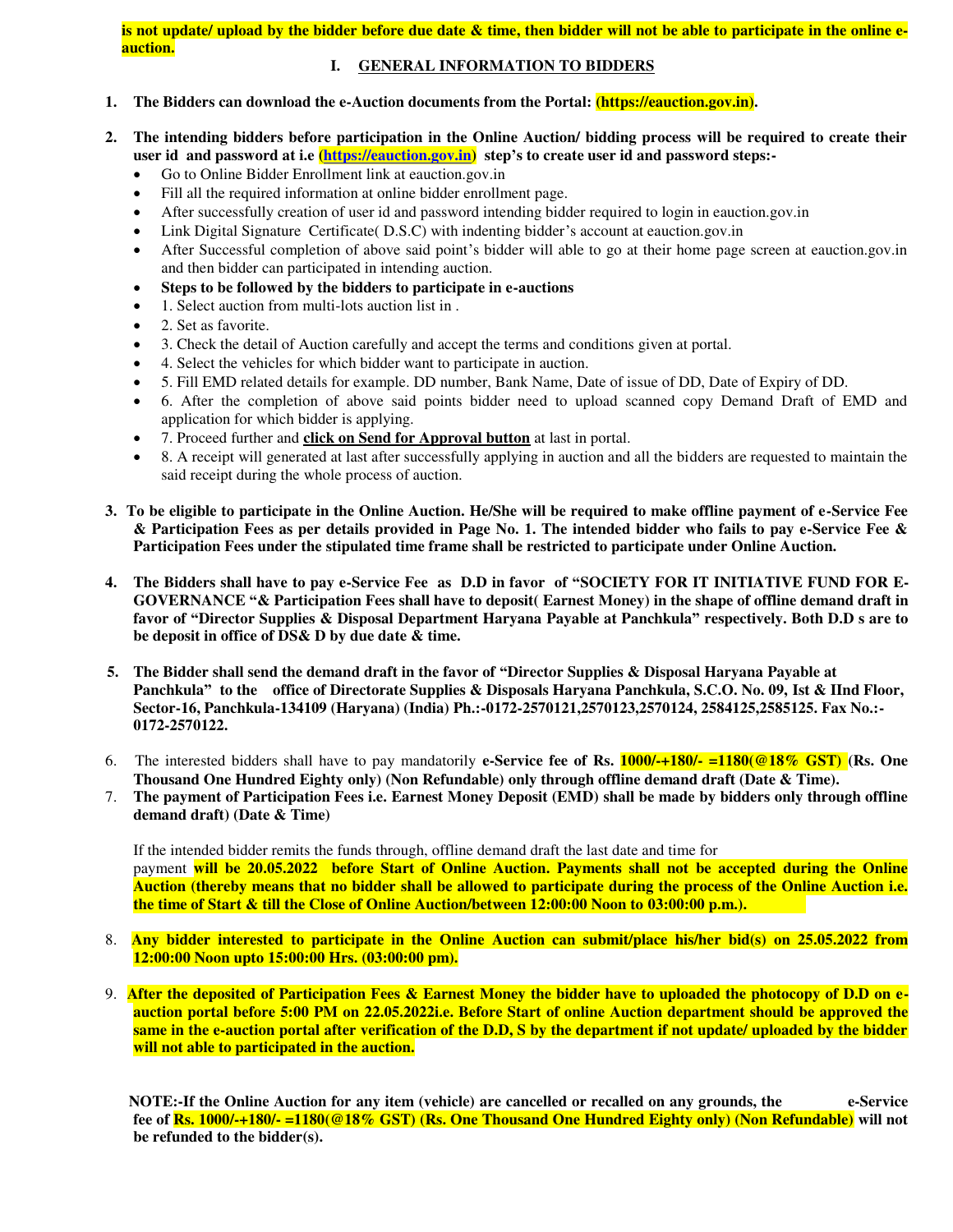# **II- Brief Description of 40 Nos. Condemned Vehicles available for Online Auction Scheduled to be held on 25.05.2022**

**The brief descriptions of the vehicles are available/can be viewed at Annexure-II of this document.** 

# **III .TERMS AND CONDITIONS OF ONLINE AUCTION**

| Sr. No.                   | <b>Details</b>                                                                                                                                                               |  |  |  |  |  |
|---------------------------|------------------------------------------------------------------------------------------------------------------------------------------------------------------------------|--|--|--|--|--|
| 1.                        | The Online Auction for disposal of 40Nos. condemned Vehicles will start on                                                                                                   |  |  |  |  |  |
|                           | 25.05.2022 from 12:00:00 to 03:00:00 pm.                                                                                                                                     |  |  |  |  |  |
| 2.                        | The vehicles will be sold on "as is where is basis" $\&$ "as is what it is basis".                                                                                           |  |  |  |  |  |
| 3.                        | Eligibility of participation in online auction:-Any individual above the age of 18 years can participate in                                                                  |  |  |  |  |  |
|                           | online auction.                                                                                                                                                              |  |  |  |  |  |
| 4.                        | Validity of Bid:-The validity of the offer will be for a period of 45 days from the closing date of the online                                                               |  |  |  |  |  |
|                           | Auction.                                                                                                                                                                     |  |  |  |  |  |
| 5.                        | G.S.T. @ 18% or as applicable time to time shall be charged extra over & above the Highest Bid<br>accepted.                                                                  |  |  |  |  |  |
| 6.                        | It is the sole responsibility of the bidder to inspect the vehicles physically (thoroughly $\&$ carefully)                                                                   |  |  |  |  |  |
|                           | before participating in the Online Auction for the same.                                                                                                                     |  |  |  |  |  |
| 7.                        | No vehicle shall be auctioned without Valid Registration Card (R.C.).                                                                                                        |  |  |  |  |  |
| $\overline{\mathbf{8}}$ . | Bid incremental value:-The minimum bid incremental value will depend upon the category of vehicle(s)                                                                         |  |  |  |  |  |
|                           | available for auction.                                                                                                                                                       |  |  |  |  |  |
|                           | The categories and the bid increment value for these categories is as under:-                                                                                                |  |  |  |  |  |
|                           | (a) In case of Three Wheeler, Four Wheeler and above types of Vehicle(s) (Car, Jeep, Truck                                                                                   |  |  |  |  |  |
|                           | etc.):- The bid incremental value for this category of vehicles Rs. $1000/-180/-1180(@18%$                                                                                   |  |  |  |  |  |
|                           | GST) (Non Refundable) (One Thousand One Hundred Eighty only).                                                                                                                |  |  |  |  |  |
|                           | (b) In case of Two Wheeler types of Vehicle(s) (Motorcycle/Scooter etc.):- The bid                                                                                           |  |  |  |  |  |
|                           | incremental value for this category of vehicles of Rs. 200/- (Two Hundred only).                                                                                             |  |  |  |  |  |
| 9                         | <b>Decision of Auction:-The decision of the Auction will be as under:-</b>                                                                                                   |  |  |  |  |  |
|                           | After the close of Online Auction, the online bids received will be put up before the Rate Approval<br>a.                                                                    |  |  |  |  |  |
|                           | Committee by the Disposal Branch of Supplies & Disposal Haryana for the final acceptance/rejection of                                                                        |  |  |  |  |  |
|                           | the bid. The Rate Approval Committee will consists of the following:-<br>Disposal Branch Officer O/o Directorate of Supplies & Disposal Haryana on behalf of DS&D.<br>i.     |  |  |  |  |  |
|                           | Representative of the Indenting Department not below the rank of Gazetted Officer.<br>ii.                                                                                    |  |  |  |  |  |
|                           | iii. Representative of the Transport Department Haryana not below the rank of Works Manager.                                                                                 |  |  |  |  |  |
|                           | iv. Representative of the PWD (B&R) Mechanical Sub-Division, Panchkula not below the rank of Sub                                                                             |  |  |  |  |  |
|                           | Divisional Engineer (SDE).                                                                                                                                                   |  |  |  |  |  |
|                           | The above committee reserves the right to accept/reject any bid without assigning any reason thereof.                                                                        |  |  |  |  |  |
|                           | The proceedings of the Rate Approval Committee as above shall be approved by Additional Director<br>$\mathbf{b}$ .                                                           |  |  |  |  |  |
|                           | (Admin.), Supplies & Disposals Department Haryana.<br>c. Acceptance letters for rates shall be sent to the successful bidders on their registered e-mail ids along           |  |  |  |  |  |
|                           | with a copy to Indenting Department.                                                                                                                                         |  |  |  |  |  |
| 10.                       | Deposit of Sale Value of the Vehicle:-The bidder whose highest bid has been accepted and has been                                                                            |  |  |  |  |  |
|                           | issued acceptance letter will deposit the Sale value of the vehicle mentioned in the acceptance letter with                                                                  |  |  |  |  |  |
|                           | the concerned Department/Govt. Agency within 15 working days from the date of issue of acceptance                                                                            |  |  |  |  |  |
|                           | letter of their highest quoted rate. The concerned Department/ Govt. Agency are as per detail given under                                                                    |  |  |  |  |  |
|                           | the Heading:-Brief Description of 40 Nos. Condemned Vehicles available for Online Auction.                                                                                   |  |  |  |  |  |
| 11.                       | <b>Deposit of G.S.T.</b> @ 18% or as applicable time to time:-The bidder whose highest bid has been accepted                                                                 |  |  |  |  |  |
|                           | and has been issued acceptance letter will deposit the G.S.T. @ 18% or as applicable time to time of Sale                                                                    |  |  |  |  |  |
|                           | Value of the Vehicle in the shape of Demand Draft issued in favour of Director, Supplies & Disposals,                                                                        |  |  |  |  |  |
|                           | Haryana payable at Panchkula in the O/o Directorate of Supplies & Disposals, Haryana, S.C.O. No. 09, $Ist$ &                                                                 |  |  |  |  |  |
|                           | $IInd$ Floor, Sector-16, Panchkula-134109 (Haryana) within 15 working days (between 09.00 a.m. to 5.00 p.m.)<br>from the date of issue of acceptance letter in their favour. |  |  |  |  |  |
| 12.                       | Release Order for Vehicle:-On receipt of documentary proof of deposit of Sale Value of Vehicle and                                                                           |  |  |  |  |  |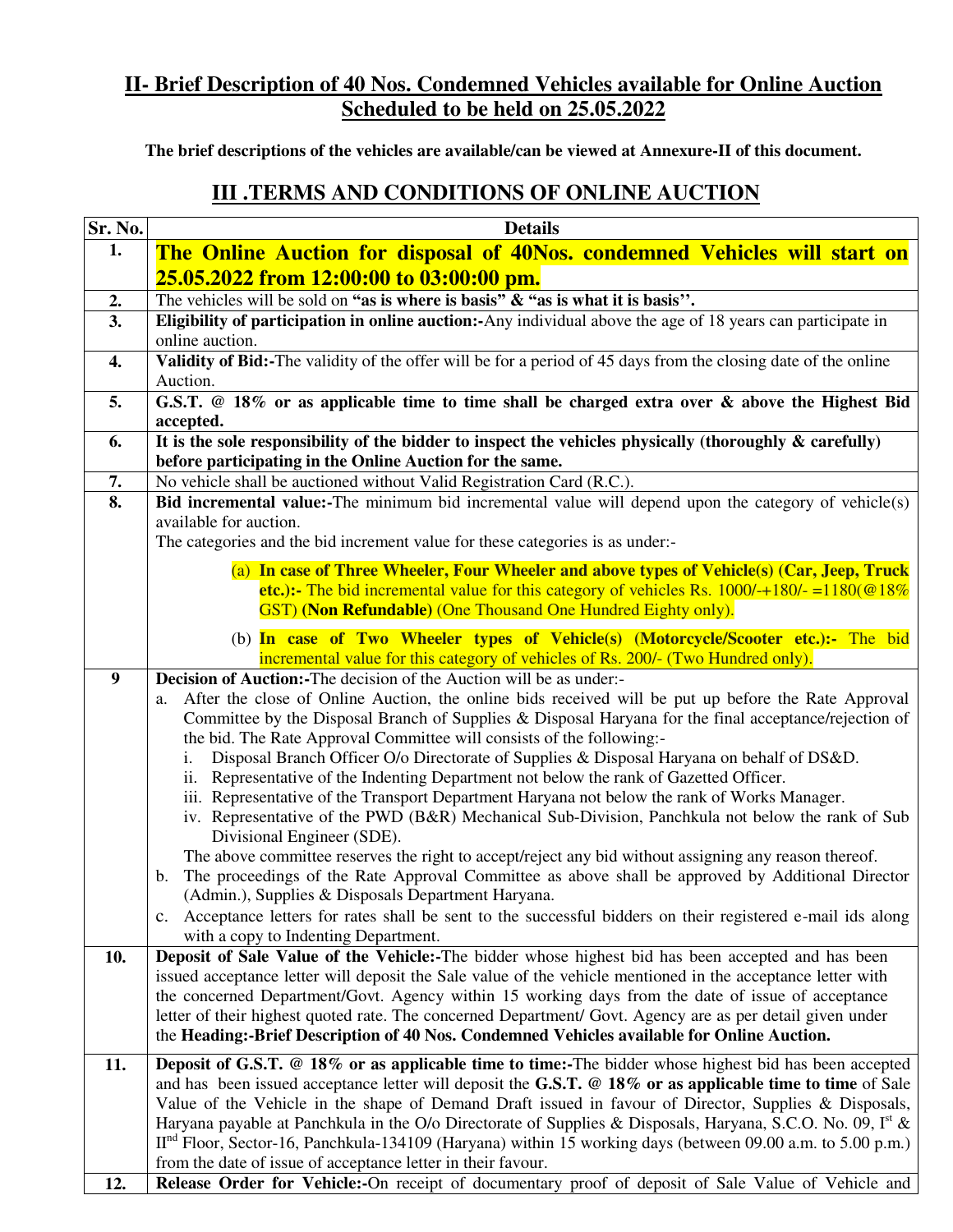|                   | Deposit of G.S.T. @ 18% or as applicable time to time as stated in Para 12 and 13 above, the Indenting                                                                                                                   |  |  |  |  |  |  |
|-------------------|--------------------------------------------------------------------------------------------------------------------------------------------------------------------------------------------------------------------------|--|--|--|--|--|--|
|                   | Department will issue Vehicle Release Order to the purchaser under intimation to this office.                                                                                                                            |  |  |  |  |  |  |
| 13.               | Place of Delivery:-Consignee's site on "as is where is basis" & "as is what it is basis".                                                                                                                                |  |  |  |  |  |  |
| 14.               | G.S.T. @ 18% or as applicable time to time Once deposited will not be refunded in any circumstances.                                                                                                                     |  |  |  |  |  |  |
| $\overline{15}$ . | Retaining/Not Retaining of Registration No. of Vehicle:-It is the sole prerogative of the indenting                                                                                                                      |  |  |  |  |  |  |
|                   | department as to whether they will retain the Registration No. of the vehicles mentioned in the list or allow to                                                                                                         |  |  |  |  |  |  |
|                   | be transferred in the name of the bidder.                                                                                                                                                                                |  |  |  |  |  |  |
|                   | (a) If the indenting department retains the Registration No. of the vehicles mentioned in the list then                                                                                                                  |  |  |  |  |  |  |
|                   | new number will be provided by the Transport Department at the time of transfer of the                                                                                                                                   |  |  |  |  |  |  |
|                   | Registration Card (RC).                                                                                                                                                                                                  |  |  |  |  |  |  |
|                   | (b) If the indenting department allows for transfer of the Registration No. of the vehicles mentioned in                                                                                                                 |  |  |  |  |  |  |
|                   | the list to the bidder then bidder has to deposit the requisite Govt. Fees to the Transport Department                                                                                                                   |  |  |  |  |  |  |
|                   | for obtaining the particular number at the time of transfer of the Registration Card (RC).                                                                                                                               |  |  |  |  |  |  |
| 16.               | Refund of Participation Fees (EMD):-The same Demand Draft will be send to the concern bidder                                                                                                                             |  |  |  |  |  |  |
|                   | trough postal service on the address provided by bidder.                                                                                                                                                                 |  |  |  |  |  |  |
|                   | In case of unsuccessful bidders (whose rates are not Highest), the demand draft of the participation fees                                                                                                                |  |  |  |  |  |  |
|                   | (EMD) will be returned within 7 days from the date of close of Online Auction Participation Fees (EMD).                                                                                                                  |  |  |  |  |  |  |
|                   | throught pastel service.                                                                                                                                                                                                 |  |  |  |  |  |  |
|                   | (a) In case of successful bidders whose rates have been accepted and acceptance letter has been issued in                                                                                                                |  |  |  |  |  |  |
|                   | this regard, their Participation Fees shall be retained till the time of completion of payments process of                                                                                                               |  |  |  |  |  |  |
|                   | case as mentioned in Para 12 and 13 above. Once the successful bidder deposits the Sale Value of the                                                                                                                     |  |  |  |  |  |  |
|                   | Vehicle along with G.S.T. $@18\%$ or as applicable time to time as mentioned in the acceptance                                                                                                                           |  |  |  |  |  |  |
|                   | letter at the designated places and within the specified time period and finally the release order of the                                                                                                                |  |  |  |  |  |  |
|                   | vehicle will be issued in their favour, their Participation Fees shall be automatically refunded through                                                                                                                 |  |  |  |  |  |  |
|                   | electronic mode directly in their accounts as per details provided by them at the time of payment of                                                                                                                     |  |  |  |  |  |  |
|                   | Participation Fees (EMD).                                                                                                                                                                                                |  |  |  |  |  |  |
|                   | (b) In case of bidders whose rates are Highest in any of the Vehicle & their rates for other Vehicles are not<br>Highest for which they have participated in the Online Auction (qualify/successful as highest bidder in |  |  |  |  |  |  |
|                   | one or more Vehicle & does not qualify as Highest Bidders for other Vehicles) will be treated as                                                                                                                         |  |  |  |  |  |  |
|                   | successful bidders & their Participation Fee will be refunded as per procedure mentioned above at                                                                                                                        |  |  |  |  |  |  |
|                   | Point No. (b).                                                                                                                                                                                                           |  |  |  |  |  |  |
| 17.               | Forfeiture of Participation Fees (EMD):-(i) Before closing of the e-Auction i.e. during the bidding                                                                                                                      |  |  |  |  |  |  |
|                   | <b>process:</b> -Participation Fees (EMD) will be forfeited if the bidder withdraws or amends from the e-Auction                                                                                                         |  |  |  |  |  |  |
|                   | under any circumstances & also impairs or derogates the e-Auction in any respect.                                                                                                                                        |  |  |  |  |  |  |
|                   | (ii) After issuance of the Acceptance Letter: - Participation Fees (EMD) will be forfeited if the bidder                                                                                                                 |  |  |  |  |  |  |
|                   | fails to deposit the requisite Sale Value of Vehicle alongwith G.S.T. @ 18% or as applicable time to                                                                                                                     |  |  |  |  |  |  |
|                   | time within the stipulated period after issuance of the acceptance letter in his/her favour.                                                                                                                             |  |  |  |  |  |  |
| 18.               | The Director of Supplies & Disposals, Haryana having its Headquarter at Panchkula or his nominee                                                                                                                         |  |  |  |  |  |  |
|                   | reserve the right to accept/reject any bid without assigning any reasons thereof.                                                                                                                                        |  |  |  |  |  |  |
| 19.               | All the cases of dispute, if any, will be settled subject to jurisdiction of Panchkula district.                                                                                                                         |  |  |  |  |  |  |

# **IV-Other Details**

**1.** In case of any query regarding process of **e-Auction**, the intended bidder can contact the service provider at below mentioned address:-

### **Help Desk = 0172-2700275 E-Mail eproc.nichry@yahoo.com**

 **Assistant District Attorney,** *for* **& on behalf of Governor of Haryana.**